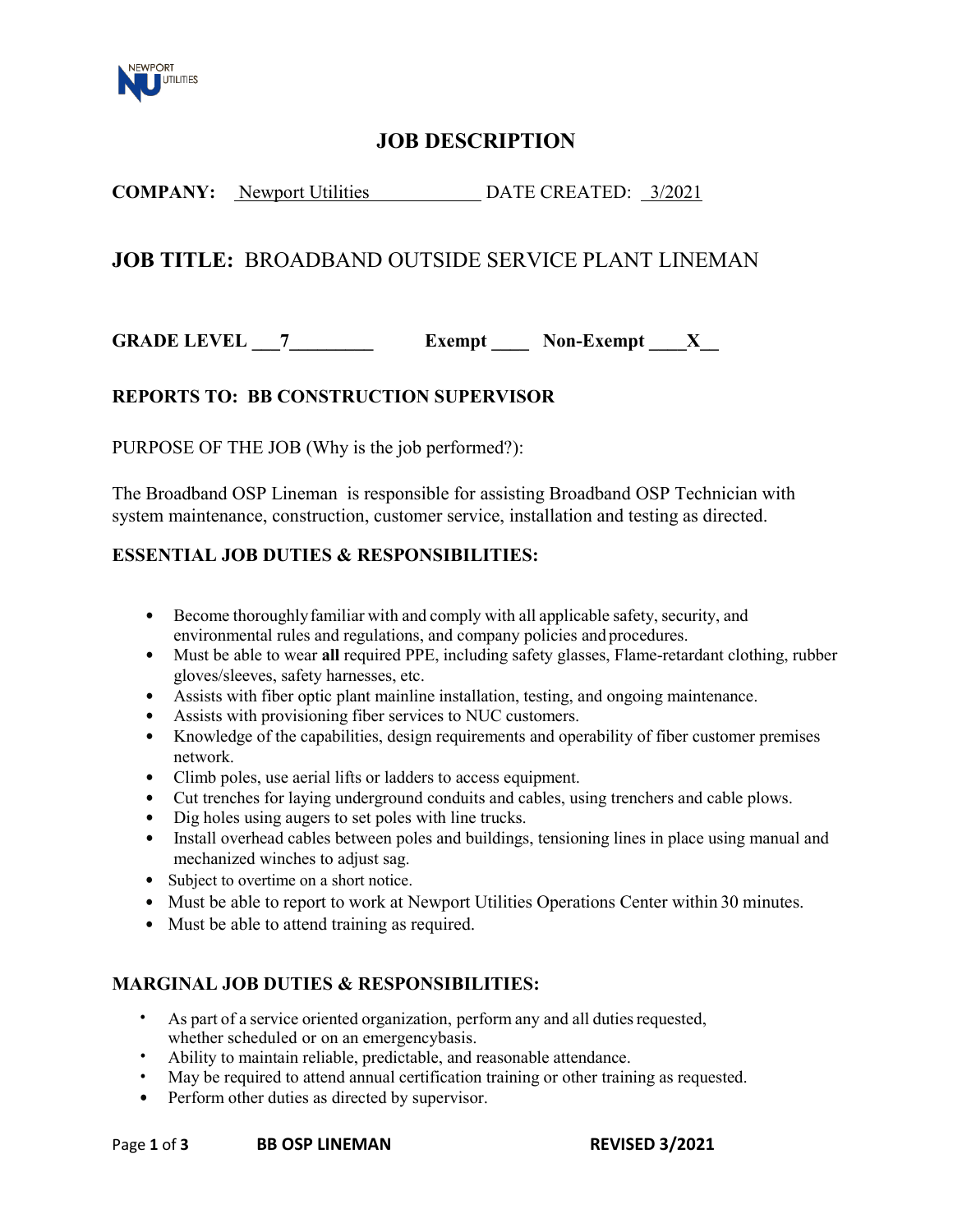

•

## **KNOWLEDGE, SKILLS, & ABILITIES REQUIRED:**

- Possess adequate reading ability to interpret written/printed information on maps, diagrams, and schematics, work orders, service improvement requests, safety manuals, and related items.
- Possess adequate written language ability to complete time sheets or material sheets and to record information on maps, and forms regarding placement of equipment, etc.
- Possess adequate mathematical ability (i.e., addition, subtraction, multiplication, and division).
- Possess intermediate computer skills, knows and applies the full range of concepts and practices of the field, enter timesheets, to make inquiries on our mapping system, and correspond via email.
- Possess organizational, influencing, customer service, and problem solving skills.
- Possess leadership abilities and be able to work as a member of a team.
- Communicate frequently in a professional manner with internal and external persons
- Competencies must include analytical, computer, communication, and coordinating skills.
- Must be a self-starter who works well independently.
- Must be able to work effectively with tight deadlines and changing priorities.
- Must be able to stay abreast of new technology to ensure best practices for operations.

### **EDUCATION, EXPERIENCE, DEGREES, CERTIFICATES, OR LICENSES REQUIRED:**

- 1. Associatedegreein FiberOptics,Networking, Broadband orrelated field. 3-5 years prior work experience in this field may be substituted for the degree.
- 2. Possess and maintain a valid Tennessee driver's license.
- 3. Must be insurable as per NU's liability insurance provider requirements.
- 4. 1-3 years prior experience as an OSP Lineman or related position preferred.
- 5. Adequate working knowledge of Microsoft Office products.
- 6. Basic skills in networking, OTDR test equipment/EXFO oriented.

Please note this job description is not designed to cover or contain a comprehensive listing of activities, duties or responsibilities that are required of the employee for this job. Duties, responsibilities, and activities may change at any time with or without notice.